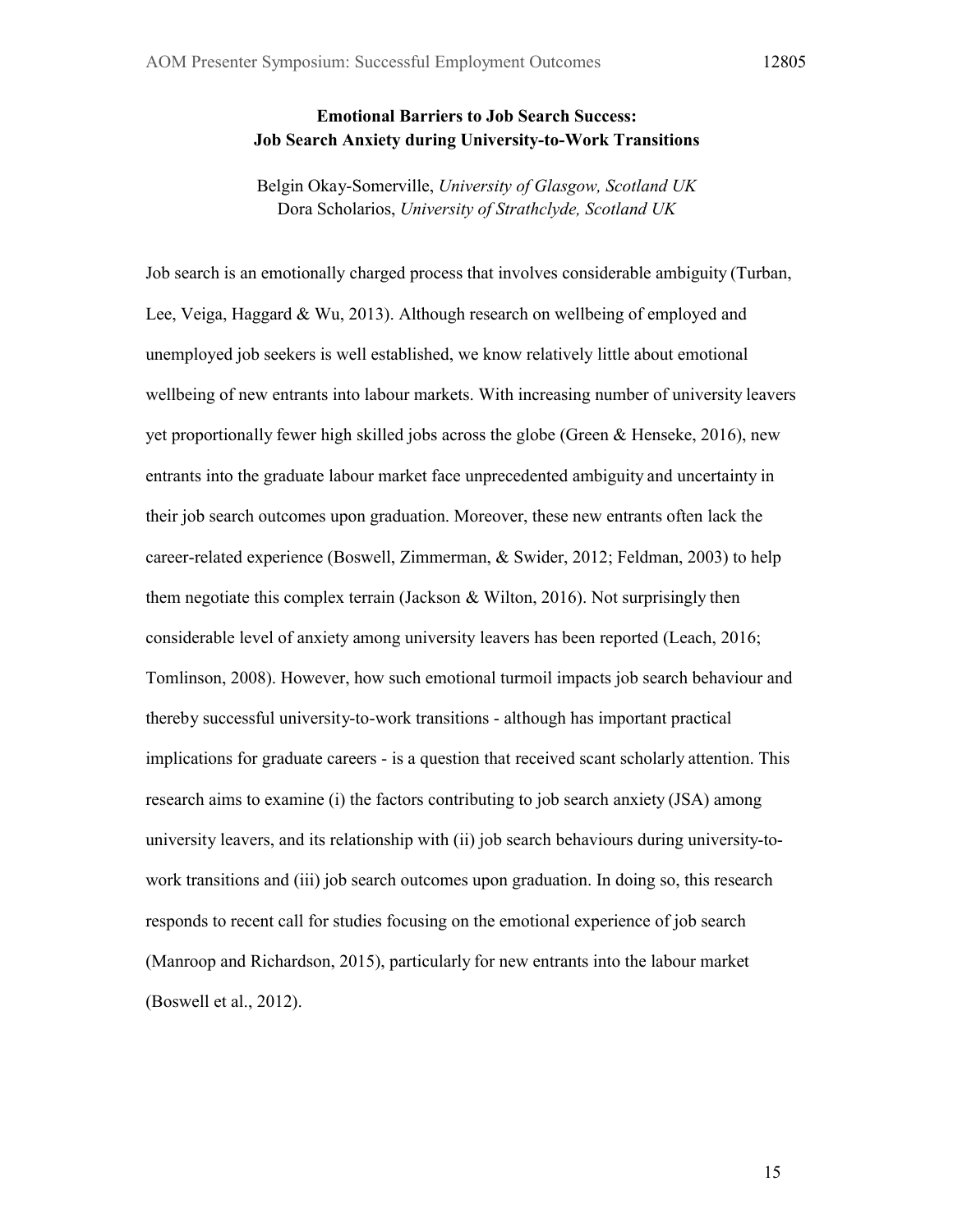## **The emotional side of job search**

For most, work has important associations for identity (Turban, et al., 2013) and provides latent benefits (e.g., time structure and social interaction) that help maintain emotional wellbeing (Jahoda, 1981). The traditional model of job search-related wellbeing therefore suggests that unsuccessful job search impairs physical and mental wellbeing (Murphy  $\&$ Athanasou, 1999). This view has found extensive support, particularly among unemployed samples (e.g., Creed & MacIntyre, 2001; Vansteenkiste, Lens, Witte, & Feather, 2005). The Reverse Causation Hypothesis (RCH), i.e., psychological wellbeing influences job search behaviour and outcomes (Kasl, 1982), is relatively less researched and has found mixed support (Crossley and Stanton, 2005). For instance, it was reported that depression (Hamilton, Hoffman, Broman & Rauma, 1993) and self-esteem but not psychological distress (Schaufeli and Van Ypreren, 1993) predicted job search outcomes.

The role of context on job search has been recognised. Transitions from university to work provide a unique context to study the RCH approach, as the career actors are neither unemployed nor in work (although they may be employed in part-time, term-time work). For university leavers, anticipation of difficulties (due to perceived internal (e.g., confidence in skills and abilities) and/or external barriers (e.g., the state of the labour market) in transition to work has been shown to lower feelings of control over career (Monteiro & Almeida, 2015). This is inline with psychological theories of stress, which show an association between anticipation of difficulties and emotional wellbeing (Lazarus & Folkman, 1984). The upcoming uncertainty associated with leaving higher education may therefore trigger feelings of anxiety. Research based on unemployed samples shows that financial strain during job search impairs psychological wellbeing (Price, Choi, & Vinokur, 2002), yet social support may be able to counteract such negative effects (Lui, Huang,  $\&$  Wang, 2014). Thus, building on multidisciplinary models of job search (Manroop and Richardson, 2015) and research on

16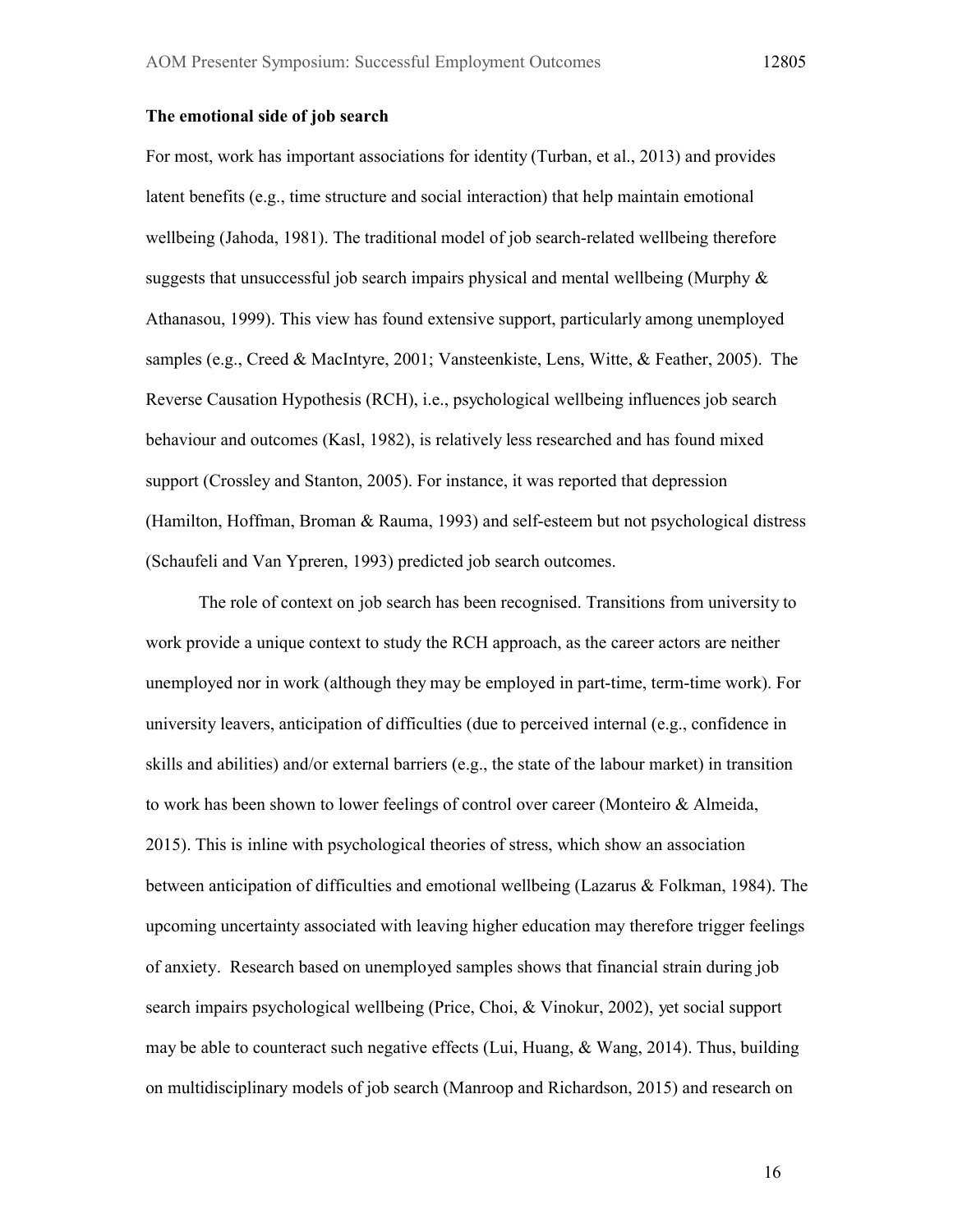psychological stress (Lazarus & Folkman, 1984), we expect the situational context (i.e., financial strain and social support) and anticipation of barriers in access to graduate jobs to contribute to job search related anxiety.

The 'emotional response model' of job search suggests that high levels of stress and frustration experienced by some job seekers may lead to avoidance, helplessness and withdrawal behaviours (Barber et al., 1994). This is inline with the approach/avoidance model of self-regulation. For instance, the broaden and build theory of positive emotions (Fredrickson, 2001) suggests that individuals who are experiencing positive emotions are more likely to engage in approach behaviour (i.e., broaden attention, cognition and behaviour) and are therefore more likely to accomplish goals, in comparison to those experiencing negative emotions. The latter are more likely to engage in avoidance behaviour and are therefore less likely to accomplish goals. It is argued the emotional control (e.g., not allowing anxiety take over performance) is an important aspect of goal-striving as it keeps the individual on track for achieving goals (van Hooft, Wanberg & Hoye, 2012). Avoidance/withdrawal tendencies have been reported as coping mechanisms to alleviate the sources of anxiety (Zimmerman, Boswell, Shipp, Dunford & Boudreau, 2012). Based on this, we expect JSA to negatively impact job search behaviour (expectations, effort, behaviour and strategies) during UWT and job search outcomes upon graduation. This is summarised in Figure 1.

#### **Method**

A two-wave study is designed to gather data on student wellbeing and job search behaviour during university and on job search outcomes six months after graduation. Wave I data was collected from the 2016-graduating cohort from Scottish universities between May-June 2016. Participants will be approached again February – March 2017 for Wave II data on job search outcomes.

17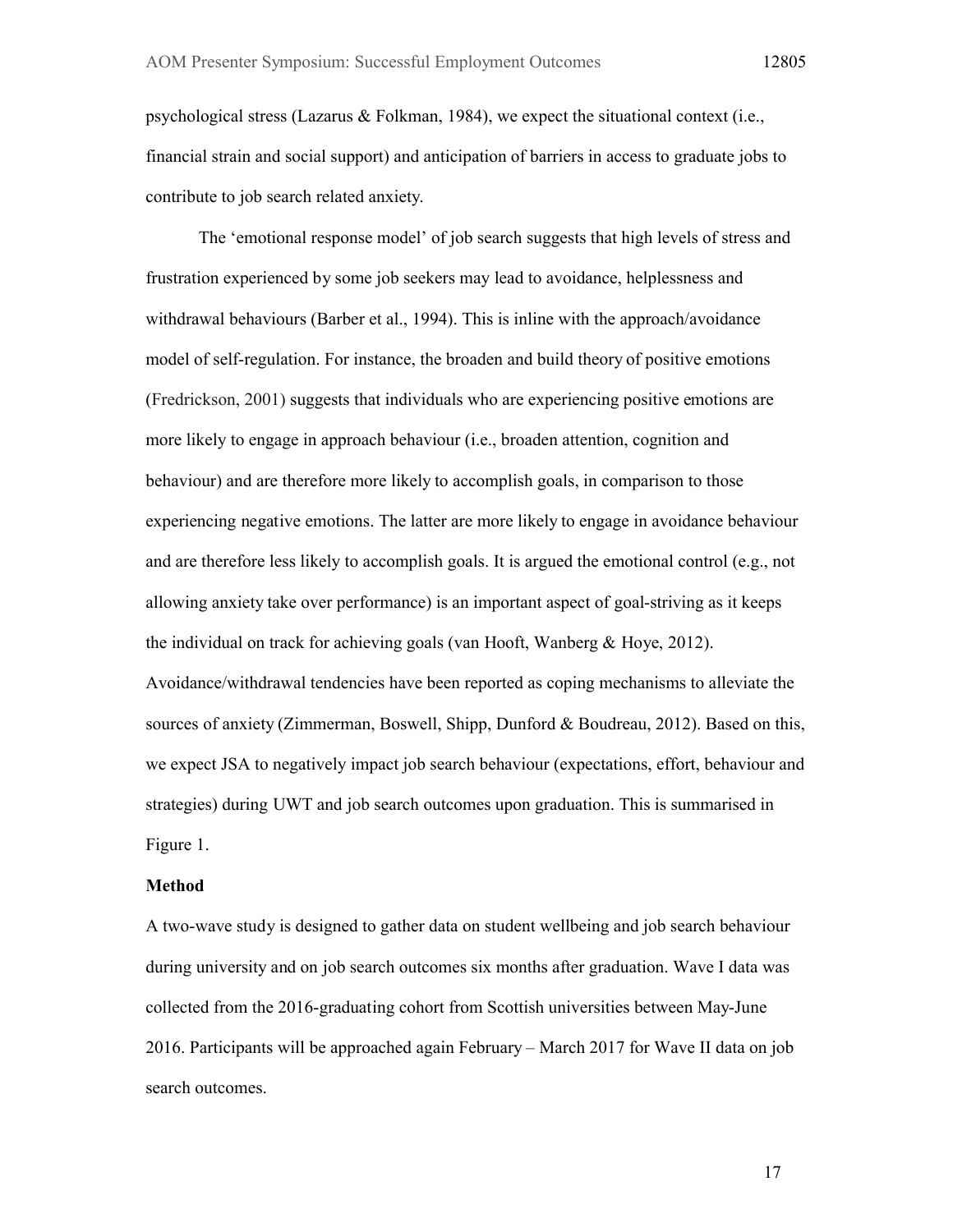The findings presented in this synopsis are informed by Wave I data from 745 final year students (Mean age = 23, SD= 4years;  $56\%$  female;  $73\%$  Scottish national,  $46\%$ studying in engineering/science subjects; 50% were first time university-goers in their family; 67% were making job applications at the time of survey).

Wave I measures included: perceived barriers to labour market entry (adapted from Rothwell, Herbert, and Rothwell 2008); financial strain (Ullah, 1990), social support (Vinokur & van Ryn, 1993); job search expectations, job search intensity (Blau, 1993), strategies (Crossley and Highhouse, 2005) and job search behaviours (Blau, 1993); and JSA (adapted from Marteau & Bekker, 1992). Demographics, e.g., age, gender, degree subject, social background, expected degree result, university type, any experience of internships, voluntary and part-time work during university education, and the duration of job search were controlled in the analyses.

#### **Findings**

Results of hierarchical regression analyses show that financial strain  $(B=.32, p<.05)$  and perceived internal barriers  $(B=13, p<0.05)$  predicted JSA. Binary logistic regression analyses revealed that, controlling for perceived barriers to securing graduate work and situational factors, JSA was negatively associated with an expectation of securing good job  $(B=-.38, SE)$  $=$ .18, p $\le$ .05) and positively with that of securing any job (B=.90, SE=.20, p $\le$ .05). Moreover, JSA was positively associated with the number of job sources used  $(B=13, p<05)$  and haphazard job search strategies ( $B = 20$ ,  $p < 0.05$ ). Students who expected to secure a good job upon graduation reported higher job search effort  $(B=.14, p<.05)$  and relied less on haphazard job search strategies (B=-.13, p<.05). Students who expected to secure any job upon graduation were more likely to use haphazard  $(B=20, p<0.05)$  and less likely to use exploratory (B=-.17, p<.05) and focused job search strategies (B=-.30, p<.05). Expected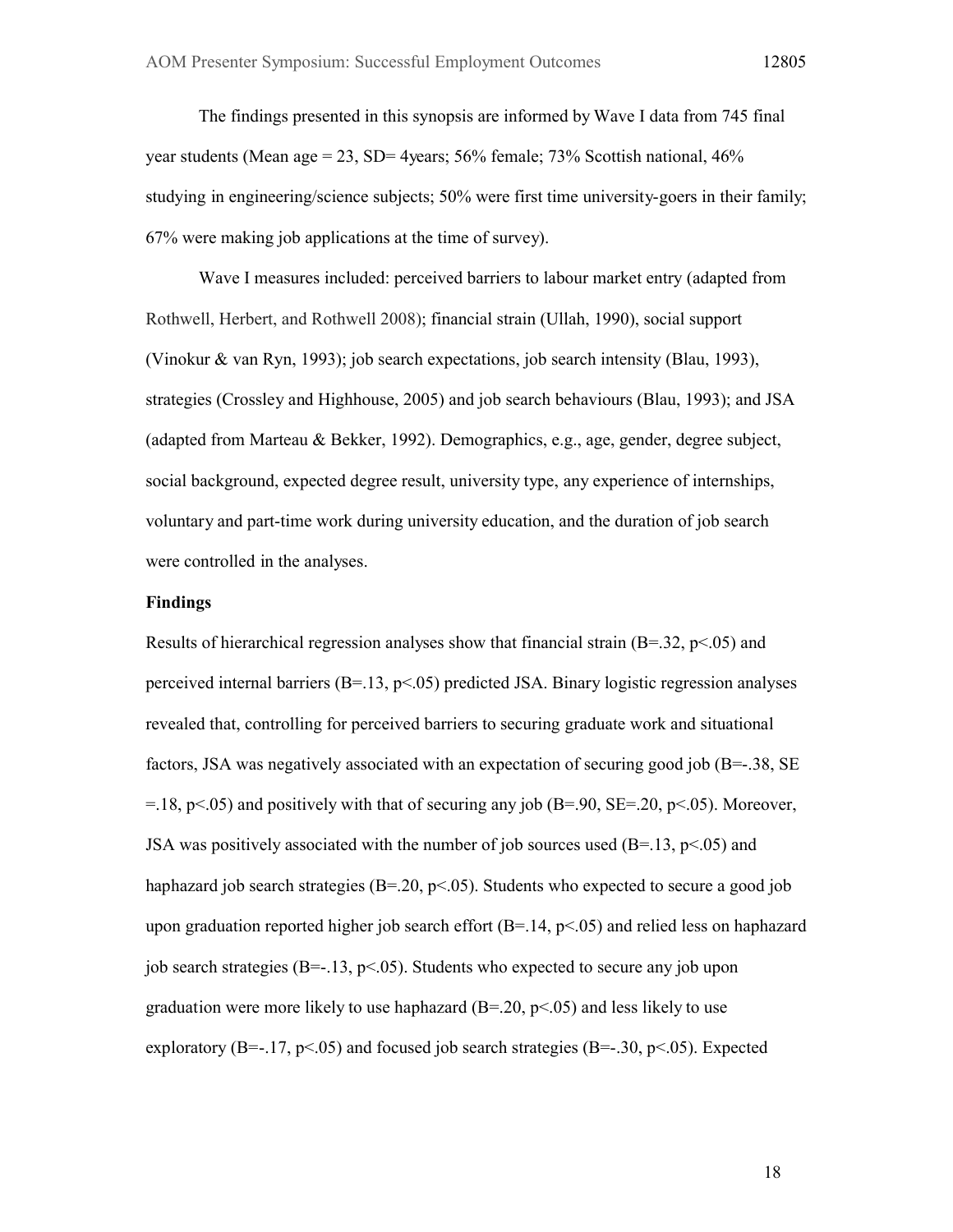initial salary was negatively associated with haphazard job search strategies  $(B=-.13, p<.05)$ . These findings are summarized in Figure 2.

## **Discussion**

Using data from graduating students from Scottish universities, the first wave of this study, aimed to understand the correlates of job search anxiety and associated job search behaviours during university-to-work transitions. The study highlights the role of contextual factors influencing emotional wellbeing during key career transitions. It is likely that the external barriers to labour market entry have been normalized in society (Tomlinson, 2008) and internalized by students as reflected in the impact of perceived internal barriers on JSA. Moreover, findings show the importance of financial strain for new entrants' wellbeing. This resonates with earlier findings from unemployed and in work samples and demonstrates the importance of including such contextual variables in job search models.

Poorer expectations and associated haphazard job search strategies with JSA support the RCH of job search-related wellbeing. We find little support for avoidance/withdrawal behaviours. Nevertheless, the effect on job search strategies (preference for haphazard strategies over exploratory and focused) is likely to be a symptom management strategy to overcome anxiety rather than proactive job search behaviour (Kanfer et al., 2001). We expect JSA to represent an emotional barrier to job search success and to therefore negatively impact employment outcomes for graduates six months after graduation.

Practically the findings call for interventions during university education for building confidence and career adaptability by careers advisors and for money advise by student support services.

### **References**

Arthur, M. B. (2008). Examining contemporary careers: A call for interdisciplinary inquiry. *Human Relations*, *61*(2), 163-186.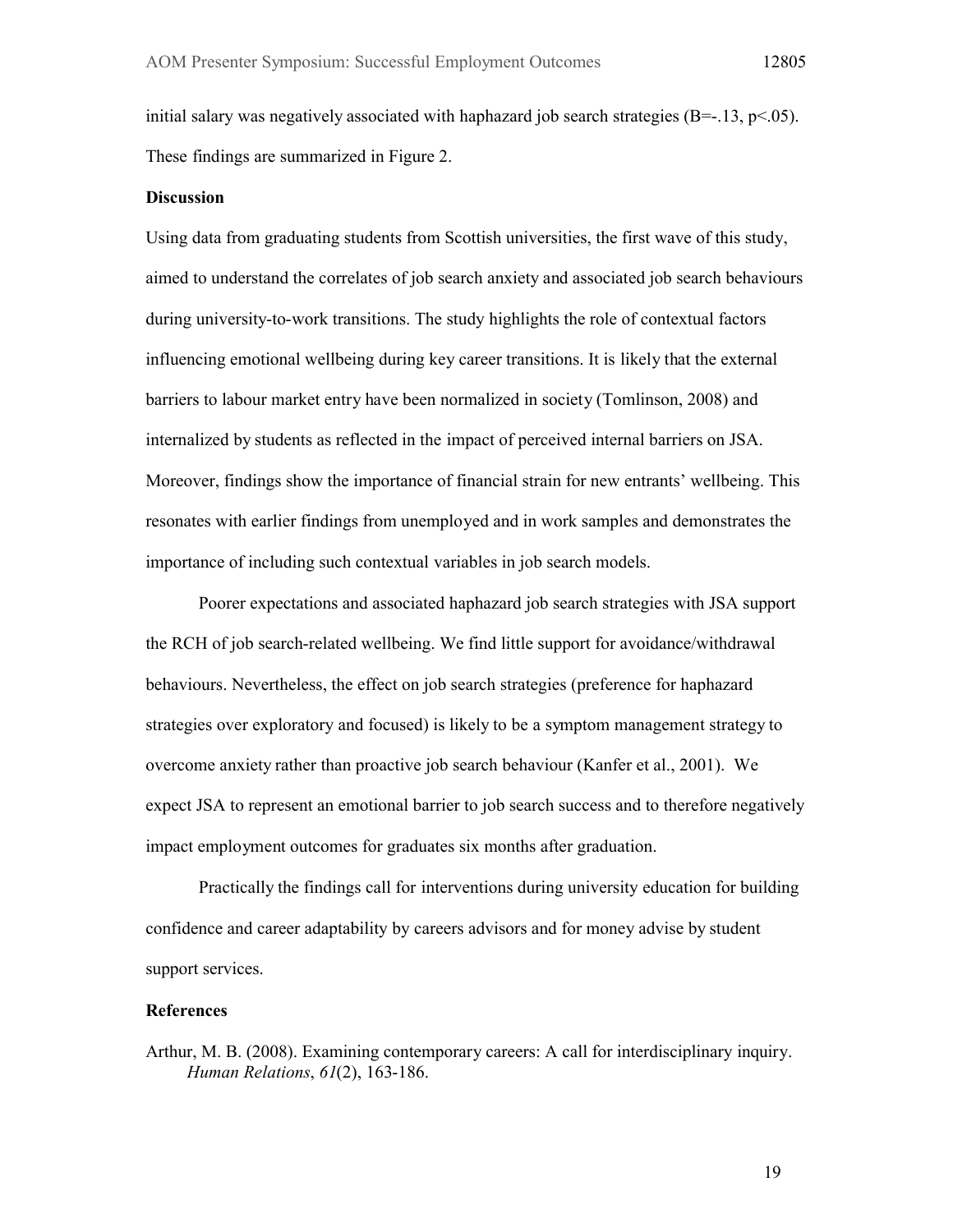- Barber, A. E., Daly, C. L., Giannantonio, C. M., & Phillips, J. M. (1994). Job search activities: An examination of changes over time. *Personnel Psychology*, *47*(4), 739- 766.
- Boswell, W. R., Zimmerman, R. D., & Swider, B. W. (2012). Employee job search toward an understanding of search context and search objectives. *Journal of Management***,** *38*(1), 129-163.
- Crossley, C. D., & Stanton, J. M. (2005). Negative affect and job search: Further examination of the reverse causation hypothesis. *Journal of Vocational Behavior***,** *66*(3), 549-560.
- Creed, P. A., & Macintyre, S. R. (2001). The relative effects of deprivation of the latent and manifest benefits of employment on the well-being of unemployed people. *Journal of occupational health psychology*, *6*(4), 324.
- De Witte, H., Vander Elst, T., & De Cuyper, N. (2015). Job insecurity, health and well-being. In Sustainable Working Lives (pp. 109-128). Springer Netherlands.
- Feldman, D. C. (2003). The antecedents and consequences of early career indecision among young adults. *Human Resource Management Review*, 13(3), 499-531.
- Fredrickson, B. L. (2001). The role of positive emotions in positive psychology: The broaden-and-build theory of positive emotions. *American psychologist*, *56*(3), 218.
- Green, F., & Henseke, G. (2016). Should governments of OECD countries worry about graduate underemployment?. *Oxford Review of Economic Policy*, *32*(4), 514-537.
- Hamilton, V. L., Hoffman, W. S., Broman, C. L., & Rauma, D. (1993). Unemployment, distress, and coping: a panel study of autoworkers. *Journal of personality and social psychology***,** *65*(2), 234.
- Inkson, K., Gunz, H., Ganesh, S., & Roper, J. (2012). Boundaryless careers: Bringing back boundaries. *Organization Studies*, *33*(3), 323-340.
- Jackson, D., & Wilton, N. (2016). Perceived employability among undergraduates and the importance of career self-management, work experience and individual characteristics. *Higher Education Research & Development*, 1-16.
- Jahoda, M. (1981). Work, employment, and unemployment: Values, theories, and approaches in social research. *American psychologist*, *36*(2), 184.
- Kasl, S. V. (1983). Strategies of research on economic instability and health. In *Influence of Economic Instability on Health* (pp. 338-370). Springer Berlin Heidelberg.
- Lazarus, R. S., & Folkman, S. (1984). *Stress, appraisal, and coping*. Springer publishing company.
- Leach, T. (2016). 'It seems at the moment my career is dependent on factors outside of my control': reflections on graduates' experiences of employment and career enactment in an era of economic uncertainty and austerity. *British Journal of Guidance & Counselling*, 1-11.
- Liu, S., Huang, J. L., & Wang, M. (2014). Effectiveness of job search interventions: A metaanalytic review. *Psychological bulletin*, *140*(4), 1009.
- Manroop, L., & Richardson, J. (2015). Job Search: A Multidisciplinary Review and Research Agenda. *International Journal of Management Reviews*.
- Monteiro, S., & Almeida, L. S. (2015). The relation of career adaptability to work experience, extracurricular activities, and work transition in Portuguese graduate students. *Journal of Vocational Behavior*, *91*, 106-112.
- Murphy, G. C., & Athanasou, J. A. (1999). The effect of unemployment on mental health. *Journal of Occupational and organizational Psychology*, *72*(1), 83-99.
- Noordzij, G., Van Hooft, E. A., Van Mierlo, H., van Dam, A., & Born, M. P. (2013). Getting unemployed job seekers back to work: the development of a process model of employment counseling behavior. *The Career Development Quarterly*, *61*(3), 256-275.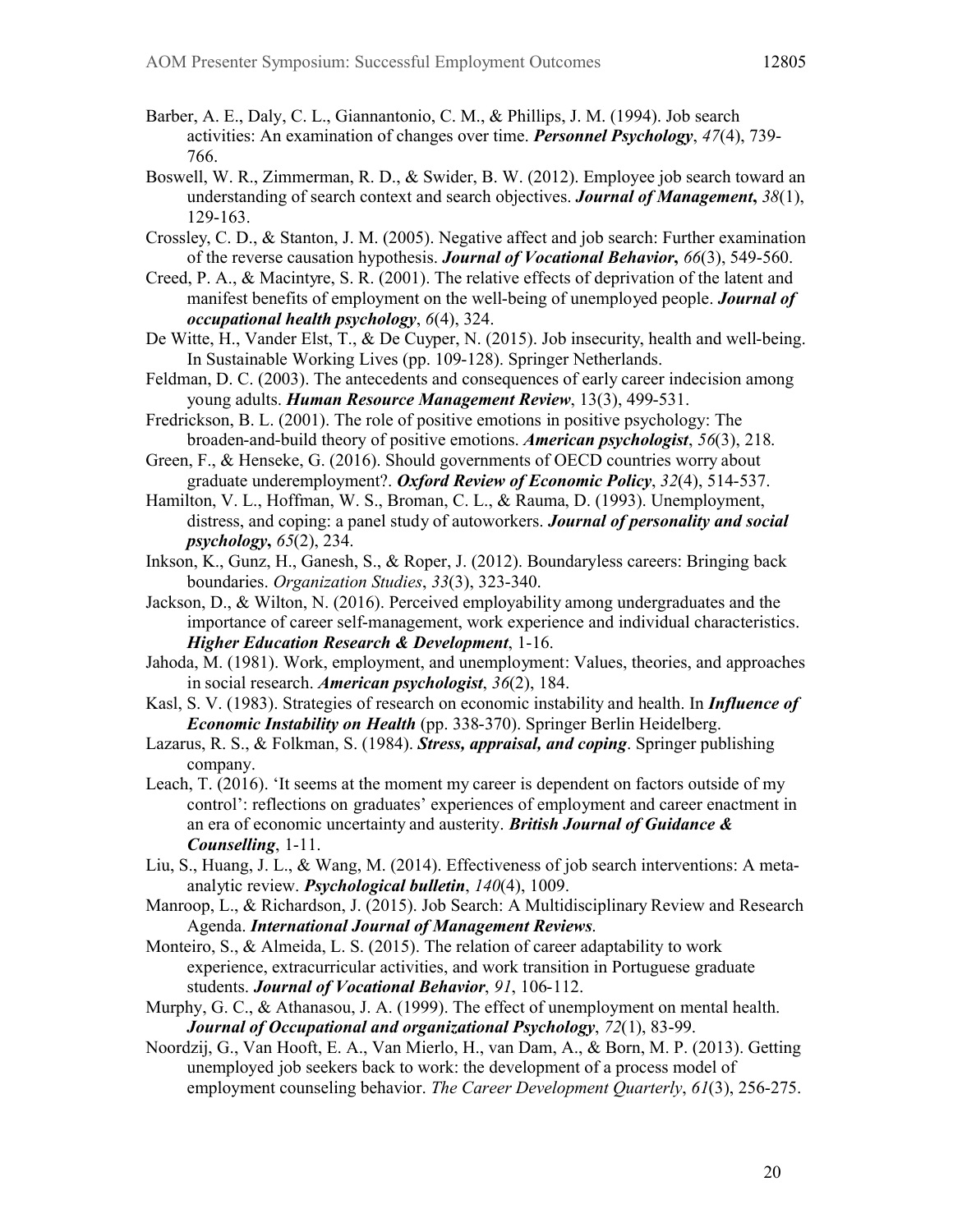- Price, R. H., Choi, J. N., & Vinokur, A. D. (2002). Links in the chain of adversity following job loss: how financial strain and loss of personal control lead to depression, impaired functioning, and poor health. *Journal of occupational health psychology*, *7*(4), 302.
- Rodrigues, R., Guest, D., & Budjanovcanin, A. (2015). Bounded or boundaryless? An empirical investigation of career boundaries and boundary crossing. *Work, Employment & Society*, 0950017015570726.
- Schaufeli, W. B., & Vanyperen, N. W. (1993). Success and failure in the labour market. *Journal of Organizational Behavior*, *14*(6), 559-572.
- Tomlinson, M. (2008). 'The degree is not enough': students' perceptions of the role of higher education credentials for graduate work and employability. *British Journal of Sociology of Education***,** *29*(1), 49-61.
- Turban, D. B., Lee, F. K., Veiga, S. P., Haggard, D. L., & Wu, S. Y. (2013). Be happy, don't wait: The role of trait affect in job search. *Personnel Psychology*, *66*(2), 483-514.
- Van der Meer, P. H. (2014). Gender, unemployment and subjective well-being: Why being unemployed is worse for men than for women. *Social indicators research*, *115*(1), 23- 44.
- Van Hooft, E. A., Wanberg, C. R., & Van Hoye, G. (2012). Moving beyond job search quantity: Towards a conceptualization and self-regulatory framework of job search quality. *Organizational Psychology Review*, 2041386612456033.
- Vansteenkiste, V., Lens, W., Witte, H., & Feather, N. T. (2005). Understanding unemployed people's job search behaviour, unemployment experience and well **Deing**: A comparison of expectancy <u>Dvalue</u> theory and self determination theory. **British** *journal of social psychology*, *44*(2), 269-287.
- Zimmerman, R. D., Boswell, W. R., Shipp, A. J., Dunford, B. B., & Boudreau, J. W. (2012). Explaining the pathways between approach-avoidance personality traits and employees' job search behavior. *Journal of Management*, *38*(5), 1450-1475.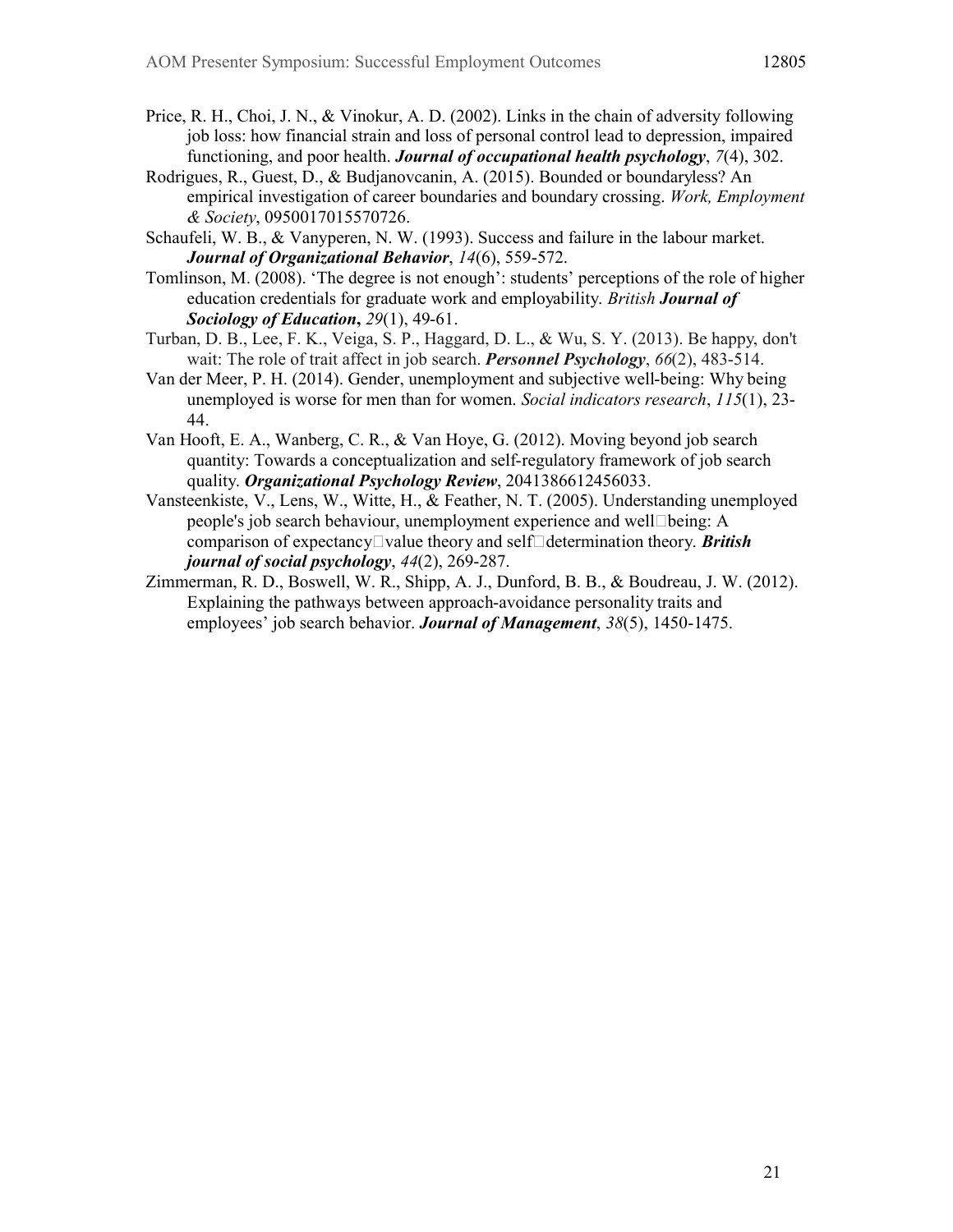AOM Presenter Symposium: Successful Employment Outcomes 12805

Figure 1 Hypothesised model of correlates of job search anxiety during university-to-work transitions